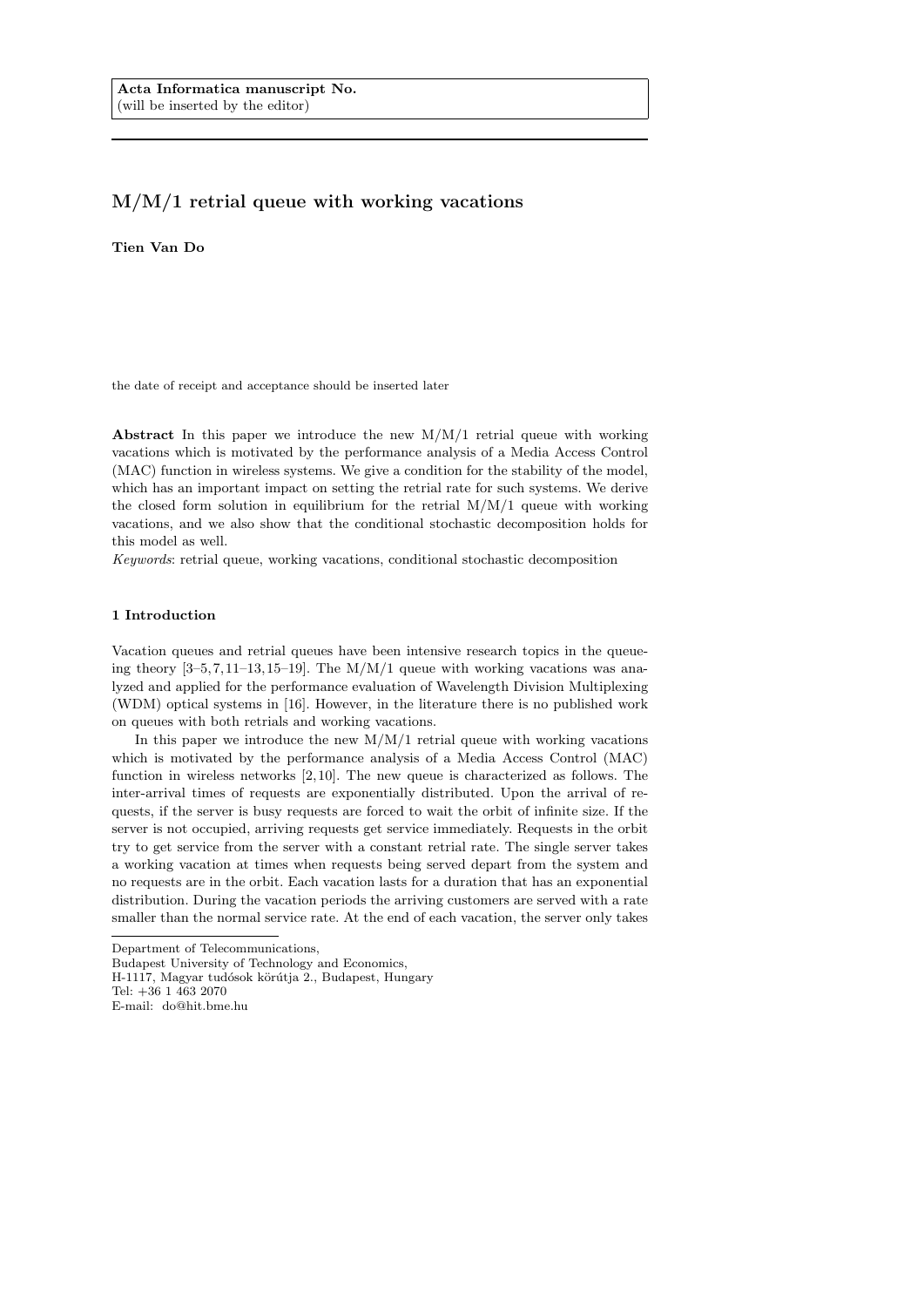another new vacation if there is no any new request or any repeated request from the orbit.

The rest of the paper is organized as follows. In Section 2 we provide the analysis of the retrial  $M/M/1$  queue with working vacations based on the quasi birth and death (QBD) process and present the closed form expressions for the steady state probabilities. In Section 3, we give the proof for the conditional stochastic decomposition of the new queue. Indeed, an important property of queues with vacations, initially motivated by magnetic secondary memory devices [1], concerns the representation of the waiting time and many other interesting distributions in equilibrium in a decomposed manner, which allows the analysis to be reduced to that of equivalent simpler systems. This property was first formalised for the Poisson arrival case (with general service times) in [9], and proved in a general setting for general independent arrivals in [8]. We shall detail these aspects in Section 3. We present some important equations related to the proof for the conditional stochastic decomposition of the new queue in Appendices.

## 2 The steady state probabilities of the  $M/M/1$  retrial queue with working vacations

We consider the  $M/M/1$  retrial queue with working vacations. The inter-arrival times of requests are exponentially distributed with parameter  $\lambda$ . Request retrials from the orbit of infinite size follow a Poisson process with rate  $\alpha$ . The service rate is  $\mu_b$  when the system is not on vacation. The single server takes a working vacation at times when requests being served depart from the system and no requests are in the orbit. Vacation durations are exponentially distributed with parameter  $\theta$ . During the vacation periods arriving customers are served with rate  $\mu_v < \mu_b$ . At the end of each vacation, the server only takes another new vacation if there is no any new request or repeated request from the orbit.

The system at any time t can be completely described by two integer-valued random variables:  $I(t)$  denotes the state of server (the phase of the system) at time t, while  $J(t)$  represents the number of customers (the level of the system) in the orbit at time t. There are four possible states of the single server as follows:

- $(1)$  the server is on a working vacation at time t and the server is not occupied. When the server is in this state  $I(t) = 0$ .
- $(2)$  the server is on a working vacation at time t and the server is busy. If the server is in this state  $I(t) = 1$ .
- $(3)$  the server is not on a working vacation at time t and the server is not occupied. Whenever the server is in this state  $I(t) = 2$ .
- (4) the server is not on a working vacation at time t and the server is busy. If the server is in this state  $I(t) = 3$ .

The system is modeled by continuous time discrete state Markov process  $Y = \{I(t), J(t)\}$ on state space  $S = \{(i, j) : 0 \le i \le 3, j \ge 0\}$ . We denote the steady state probabilities by

$$
\pi_{i,j} = \lim_{t \to \infty} Prob(I(t) = i, J(t) = j),
$$

and let  $\mathbf{v}_j = [\pi_{0,j}, \pi_{1,j}, \pi_{2,j}, \pi_{3,j}]$ . Note that  $\pi_{2,0} = 0$ . That is, when no customer in the orbit, the probability that the server is not on a working vacation and does not serve a customer is zero.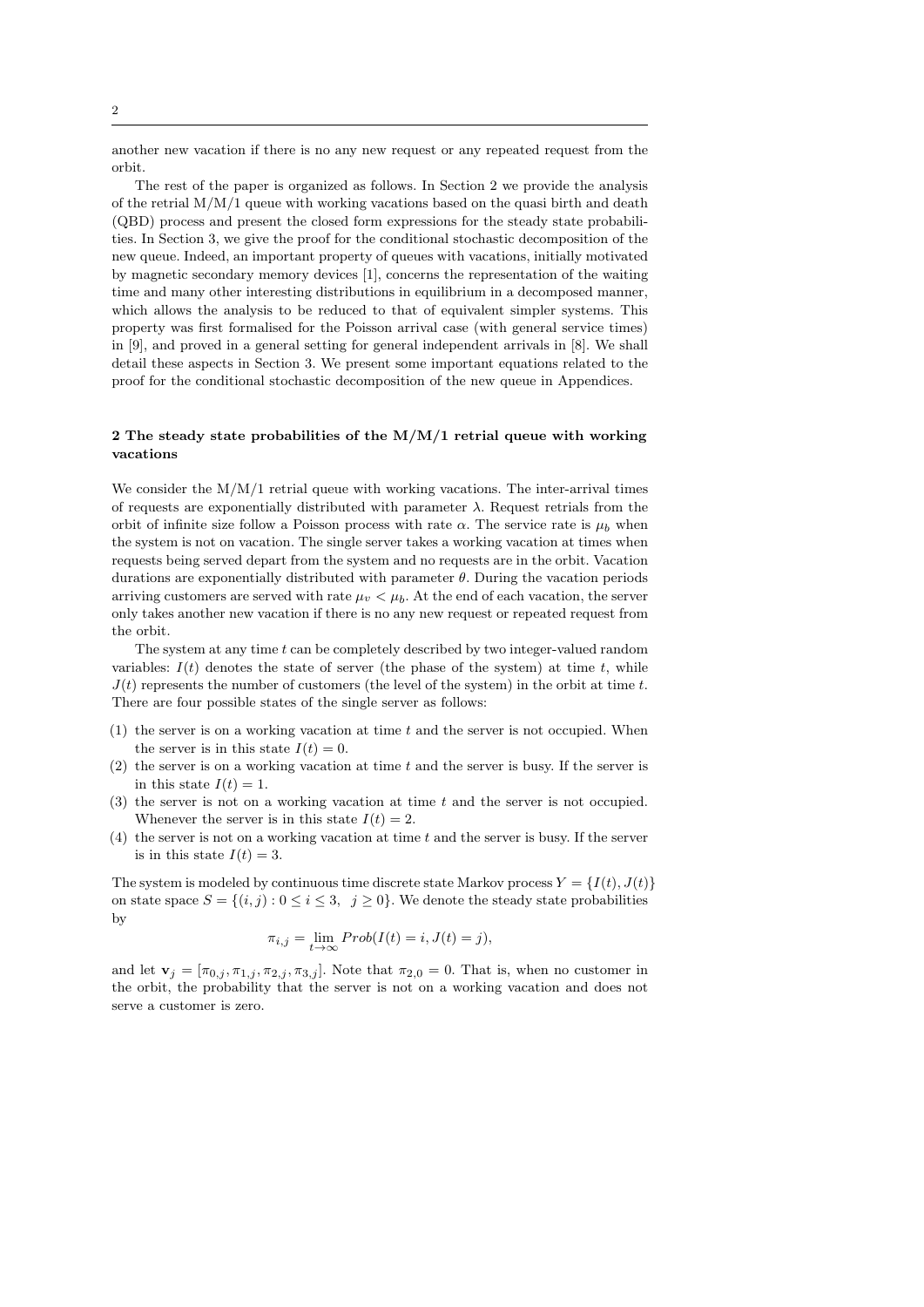The following types of possible transitions between the states of the Markov chain Y are identified:

- (a) a purely phase transition rate from state  $(i, j)$  to state  $(k, j)$  ( $\forall$   $(i, j) \in S$  and  $(k, j) \in S$ ) is denoted by  $A_i(i, k)$ ;
- (b) an one–step upward transition rate from state  $(i, j)$  to state  $(k, j + 1)$  ( $\forall$   $(i, j) \in S$ and  $(k, j + 1) \in S$ ) is represented by  $B_i(i, k)$ ;
- (c) an one-step downward transition rate from state  $(i, j)$  to state  $(k, j-1)$   $(∀ (i, j) ∈ S)$ and  $(k, j − 1) ∈ S$ ) is  $C<sub>j</sub>(i, k)$ .

Let  $A_j$ ,  $B_j$  and  $C_j$  be matrices of size  $4 \times 4$  with elements  $A_j(i, k)$ ,  $B_j(i, k)$  and  $C_j(i, k)$ , respectively.

For  $J(t) = j \geq 1$  the following events can happen in the system:

- (1A) upon the arrival of a new customer
	- $(1A.1)$  if the server is free, then the server changes to the busy state (i.e.:  $I(t)$  changes either from 0 to 1, or 2 to 3). The transition belongs to transition type  $(a)$  since  $J(t)$  is unchanged.
- $(1A.2)$  if the server is occupied  $(I(t) = 1 \text{ or } I(t) = 3)$ , then the customer goes into the orbit. Therefore, the transition is of type (b).
- (2A) the departure of a request after the finish of its service, then the server becomes free  $(I(t)$  changes either from 1 to 0 or from 3 to 2) and  $J(t)$  remains unchanged. This is the transition of type  $(a)$ .
- (3A) the status change of the server (i.e.: the end of the vacation), then  $I(t)$  changes either from 0 to 2 or from 1 to 3. It is the transition of type  $(a)$ .
- (4A) the successful service request of a customer from the orbit, then  $I(t)$  changes either from 0 to 1 or from 2 to 3.

Therefore, we can write

$$
A_j = A = \begin{bmatrix} 0 & \lambda & \theta & 0 \\ \mu_v & 0 & 0 & \theta \\ 0 & 0 & 0 & \lambda \\ 0 & 0 & \mu_b & 0 \end{bmatrix}; \ B_j = B = \begin{bmatrix} 0 & 0 & 0 & 0 \\ 0 & \lambda & 0 & 0 \\ 0 & 0 & 0 & 0 \\ 0 & 0 & 0 & \lambda \end{bmatrix}; \ C_j = C = \begin{bmatrix} 0 & \alpha & 0 & 0 \\ 0 & 0 & 0 & 0 \\ 0 & 0 & 0 & \alpha \\ 0 & 0 & 0 & 0 \end{bmatrix} \ \forall j \geq 1.
$$

If no customer is in the orbit  $(J(t) = 0)$  the following events are possible in the system:

- (1B) upon the arrival of a new customer
	- (1B.1) if the server is free, then the server changes to the busy state (i.e.:  $I(t)$  changes either from 0 to 1). The transition belongs to transition type (a) since  $J(t)$  is unchanged.
	- (1B.2) if the server is occupied  $(I(t) = 1 \text{ or } I(t) = 3)$ , then the customer goes into the orbit. Therefore, the transition is of type (b).
- (2B) the departure of a request after the finish of its service, then the server becomes free  $(I(t)$  changes either from 1 to 0 or from 3 to 0) and  $J(t)$  remains unchanged. This is the transition of type (a).
- (3B) the status change of the server (i.e.: the end of the vacation), then  $I(t)$  changes from 1 to 3. It is the transition of type  $(a)$ .

Therefore, we obtain

$$
A_0 = \begin{bmatrix} 0 & \lambda & 0 & 0 \\ \mu_v & 0 & 0 & \theta \\ 0 & 0 & 0 & 0 \\ \mu_b & 0 & 0 & 0 \end{bmatrix}; B_0 = B = \begin{bmatrix} 0 & 0 & 0 & 0 \\ 0 & \lambda & 0 & 0 \\ 0 & 0 & 0 & 0 \\ 0 & 0 & 0 & \lambda \end{bmatrix}.
$$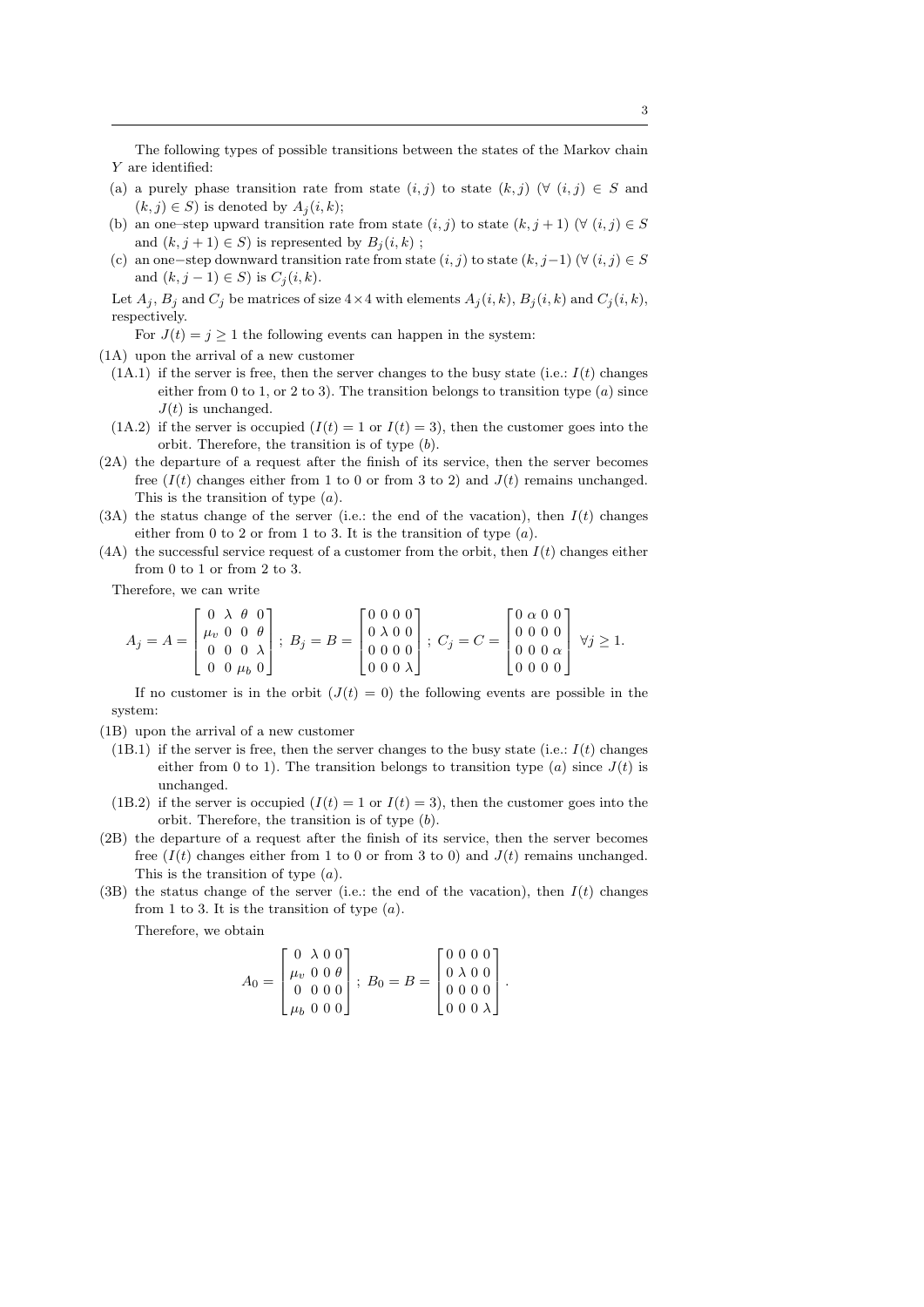Let  $D^A$  and  $D^C$  be introduced as the diagonal matrices of size  $4 \times 4$  with their  $i^{th}$ diagonal elements as

$$
D^{A}(i,i) = \sum_{k=0}^{3} A(i,k); \ \ D^{C}(i,i) = \sum_{k=0}^{3} C(i,k).
$$

Markov process  $Y$  is on a two-dimensional lattice, finite in the phase  $I(t)$  and infinite in the level  $J(t)$  of the process. Transitions in process Y are possible within the same level or between adjacent levels. Therefore, Y is a Quasi-Birth-and-Death (QBD) process (c.f. [6,14]).

Theorem 1 The necessary and sufficient condition for the existence of the steady state probabilities of continuous time Quasi-Birth-and-Death (QBD) process Y is

$$
\alpha > \frac{\lambda^2}{\mu_b - \lambda}.
$$

**Proof.** We can write the balance equations for  $j \geq 1$  as follows

$$
\mathbf{v}_{j-1}B + \mathbf{v}_j(A - D^A - B - D^C) + \mathbf{v}_{j+1}C = 0,
$$
  

$$
\mathbf{v}_{j-1}Q_0 + \mathbf{v}_jQ_1 + \mathbf{v}_{j+1}Q_2 = 0,
$$
 (1)

where  $Q_0 = B$ ,  $Q_1 = A - D^A - B - D^C$  and  $Q_2 = C$ .

The characteristic matrix polynomial associated with equations (1) is given by  $Q(x) = Q_0 + Q_1x + Q_2x^2$ . It is proved in [14] that the solution of equations (1) is closely related to the eigenvalues and left-eigenvectors of  $Q(x)$ . If  $(x, \psi)$  is an eigenvalueeigenvector pair of  $Q(x)$ , then  $\psi Q(x) = 0$ ,  $Det[Q(x)] = 0$ . Note that

$$
Det[Q(x)] = Det \begin{bmatrix} Q_{00}(x) \lambda x + \alpha x^2 & \theta x & 0 \\ \mu_v x & Q_{11}(x) & 0 & \theta x \\ 0 & 0 & Q_{22}(x) \lambda x + \alpha x^2 \\ 0 & 0 & \mu_b x & Q_{33}(x) \end{bmatrix}
$$
  
=  $(Q_{00}(x)Q_{11}(x) - (\lambda + \alpha x)\mu_v x^2)(Q_{22}(x)Q_{33}(x) - (\lambda + \alpha x)\mu_b x^2)$ 

holds, where

$$
Q_{00}(x) = -(\alpha + \lambda + \theta)x,
$$
  
\n
$$
Q_{11}(x) = \lambda - (\lambda + \theta + \mu_v)x,
$$
  
\n
$$
Q_{22}(x) = -(\lambda + \alpha)x,
$$
  
\n
$$
Q_{33}(x) = \lambda - (\lambda + \mu_b)x.
$$

As a consequence the roots of  $Det[Q(x)]$  can be determined from  $Q_{00}(x)Q_{11}(x) - (\lambda +$  $\alpha x)\mu_v x^2 = 0$  and  $Q_{22}(x)Q_{33}(x) - (\lambda + \alpha x)\mu_b x^2 = 0$ . This means that  $Q(x)$  has six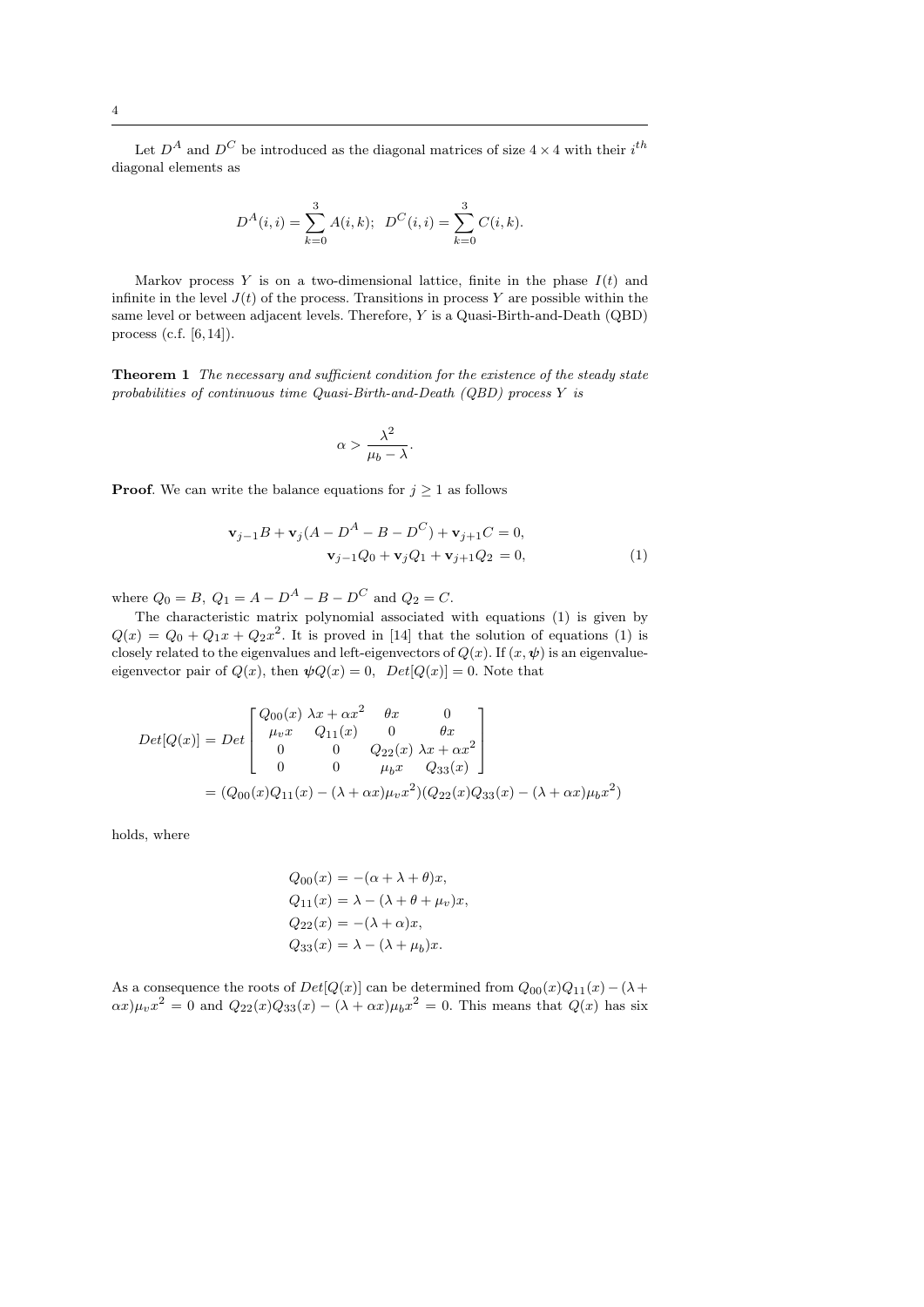eigenvalues:

$$
x_0 = \frac{G + \alpha \mu_v + \sqrt{(G + \alpha \mu_v)^2 - 4\alpha \mu_v (\lambda^2 + \alpha \lambda + \theta \lambda)}}{2\alpha \mu_v},
$$
  
\n
$$
x_1 = \frac{G + \alpha \mu_v - \sqrt{(G + \alpha \mu_v)^2 - 4\alpha \mu_v (\lambda^2 + \alpha \lambda + \theta \lambda)}}{2\alpha \mu_v},
$$
  
\n
$$
x_2 = 0,
$$
  
\n
$$
x_3 = 0,
$$
  
\n
$$
x_4 = \frac{\alpha \lambda + \lambda^2}{\alpha \mu_b},
$$
  
\n
$$
x_5 = 1,
$$

where  $G = \lambda^2 + \alpha \lambda + 2\theta \lambda + \theta^2 + \alpha \theta + \mu_v \theta$ ,

•  $x_0, x_1$  and  $x_2$  are the roots of equation  $Q_{00}(x)Q_{11}(x) - (\lambda + \alpha x)\mu_v x^2 = 0$ , and •  $x_3$ ,  $x_4$  and  $x_5$  are the roots of equation  $Q_{22}(x)Q_{33}(x) - (\lambda + \alpha x)\mu_b x^2 = 0$ .

We have

$$
G > \lambda^2 + \alpha \lambda + \theta \lambda
$$
  

$$
4\alpha\mu_v G > 4\alpha\mu_v (\lambda^2 + \alpha \lambda + \theta \lambda)
$$
  

$$
\sqrt{(G + \alpha\mu_v)^2 - 4\alpha\mu_v G} < (G + \alpha\mu_v)^2 - 4\alpha\mu_v (\lambda^2 + \alpha \lambda + \theta \lambda)
$$
  

$$
\sqrt{(G + \alpha\mu_v)^2 - 4\alpha\mu_v G} < \sqrt{(G + \alpha\mu_v)^2 - 4\alpha\mu_v (\lambda^2 + \alpha \lambda + \theta \lambda)}.
$$

Thus,

$$
x_1 < \frac{G + \alpha \mu_v - \sqrt{(G + \alpha \mu_v)^2 - 4\alpha \mu_v G}}{2\alpha \mu_v} = \frac{G + \alpha \mu_v - |G - \alpha \mu_v|}{2\alpha \mu_v} \le 1
$$
\n
$$
x_0 > \frac{G + \alpha \mu_v + \sqrt{(G + \alpha \mu_v)^2 - 4\alpha \mu_v G}}{2\alpha \mu_v} = \frac{G + \alpha \mu_v + |G - \alpha \mu_v|}{2\alpha \mu_v} \ge 1.
$$

Based on [14], the necessary and sufficient condition for the ergodicity of the Markov process Y is that the number of eigenvalues of  $Q(x)$  inside the unit disk is 4, which follows  $|x_4|$  < 1. Therefore,  $\alpha > \frac{\lambda^2}{\mu_b - \lambda}$  $\frac{\lambda^2}{\mu_b - \lambda}$  holds. □

Remark 1 We have the following observations concerning the left-hand-side (LHS) eigenvectors of  $Q(x)$ :

•  $\Psi_i = [\mu_v, \alpha + \lambda + \theta, y_{1,i}, y_{2,i}]$  is the LHS eigenvector of  $Q(x)$  for eigenvalue  $x_i$  $(i = 0..1)$ , where  $y_{1,i}$  and  $y_{2,i}$  can be determined as the solution of the following linear equations:

$$
\theta x_i \mu_v + Q_{22}(x_i) y_{1,i} + \mu_b x_i y_{2,i} = 0,
$$
  

$$
\theta x_i(\alpha + \lambda + \theta) + (\lambda x_1 + \alpha x_1^2) y_{1,i} + Q_{33}(x_i) y_{2,i} = 0.
$$

Therefore, we get

$$
y_{1,i} = -\frac{\mu_b Q_{00}(x_i)\theta x_i + \mu_v Q_{33}(x_i)\theta x_i}{Q_{22}(x_i)Q_{33}(x_i) - \lambda\mu_b x_i^2 - \alpha\mu_b x_i^3},
$$
  

$$
y_{2,i} = -\frac{Q_{00}(x_i)Q_{22}(x_i)\theta - \mu_v \lambda\theta x_i^2 - \mu_v \alpha\theta x_i^3}{Q_{22}(x_i)Q_{33}(x_i) - \lambda\mu_b x_i^2 - \alpha\mu_b x_i^3}.
$$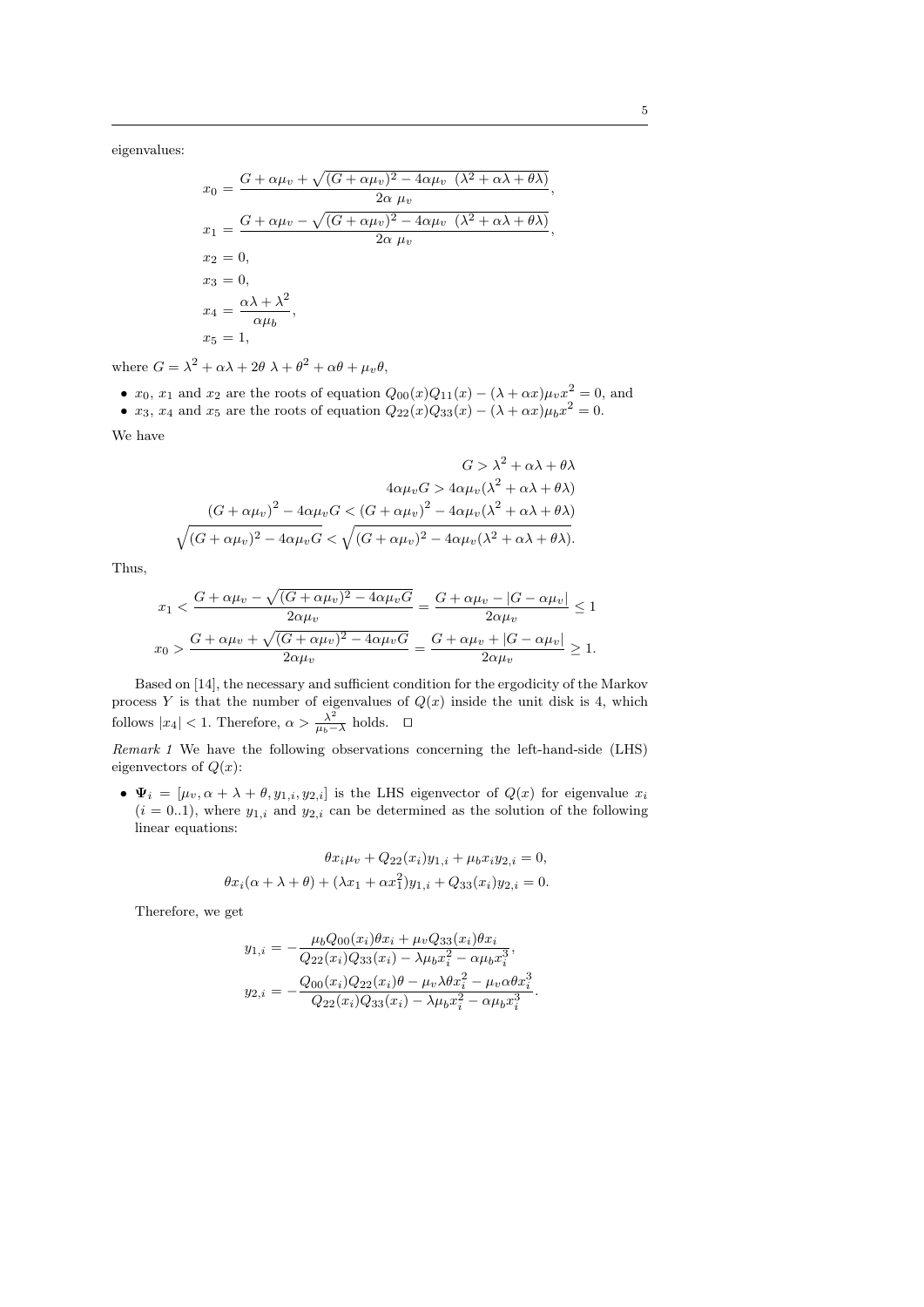- $\Psi_2 = [1, 0, 0, 0]$  is the corresponding LHS eigenvector of zero eigenvalue  $x_2$  of  $Q(x)$ .
- $\Psi_3 = [0, 0, 1, 0]$  is the corresponding LHS eigenvector of zero eigenvalue  $x_3$  of  $Q(x)$ .
- $\Psi_i = [0, 0, \mu_b, \alpha + \lambda]$  is the LHS eigenvector of  $Q(x)$  for eigenvalue  $x_i$   $(i = 4..5)$ .

The steady state probabilities can be expressed as a linear sum of factors  $x_i^j \Psi_i$ (where  $|x_i|$  < 1):

$$
\mathbf{v}_j = \sum_{i=1}^4 a_i x_i^j \Psi_i \quad (j \ge 0).
$$
 (2)

where  $a_i$   $(i = 1, ..., 4)$  are the coefficients to be determined (see Appendix).

## 3 Conditional stochastic decomposition

**Theorem 2** If the ergodicity condition for the retrial  $M/M/1$  queue with working vacations holds, the conditional queue length  $J_b = \lim_{t\to\infty} {J(t)|I(t) = 1 \text{ or } I(t) = 3}$ given that the server is busy can be decomposed into the sum of two independent random variables

$$
J_b = J_0 + J_c,
$$

where  $J_0$  is the conditional queue length of the retrial  $M/M/1$  queue given that the server is busy and  $J_c$  is the additional queue length due to vacations. The queue length  $J_c$  has the probability generating function

$$
G_{J_c}(z) = \frac{1}{a_4^*(\lambda + \alpha)} \left( \frac{m + n - (mx_4 + nx_1)z}{1 - zx_1} \right),\,
$$

where

$$
m = \frac{a_1(\alpha + \lambda + \theta + y_{2,1})}{p_b}; \ \ n = \frac{a_4(\alpha + \lambda)}{p_b}.
$$

Proof. The probability that the server busy is

$$
p_b = \sum_{j=0}^{\infty} (\pi_{1,j} + \pi_{3,j}) = \frac{a_1(\alpha + \lambda + \theta + y_{2,1})}{1 - x_1} + \frac{a_4(\alpha + \lambda)}{1 - x_4}
$$

.

Thus, the probability generating function of  $J_b$  is as follows:

$$
G_{J_b}(z) = \sum_{j=0}^{\infty} \frac{z^j (a_1(\alpha + \lambda + \theta + y_{2,1})x_1^j + a_4(\alpha + \lambda)x_4^j)}{p_b}
$$
  
= 
$$
\frac{a_1(\alpha + \lambda + \theta + y_{2,1})}{p_b} \frac{1}{1 - zx_1} + \frac{a_4(\alpha + \lambda)}{p_b} \frac{1}{1 - zx_4}
$$
  
= 
$$
\frac{m}{1 - zx_1} + \frac{n}{1 - zx_4} = \frac{m + n - (mx_4 + nx_1)z}{(1 - zx_1)(1 - zx_4)}
$$
  
= 
$$
G_{J_0}(z)G_{J_c}(z)
$$
 (substituting (8)).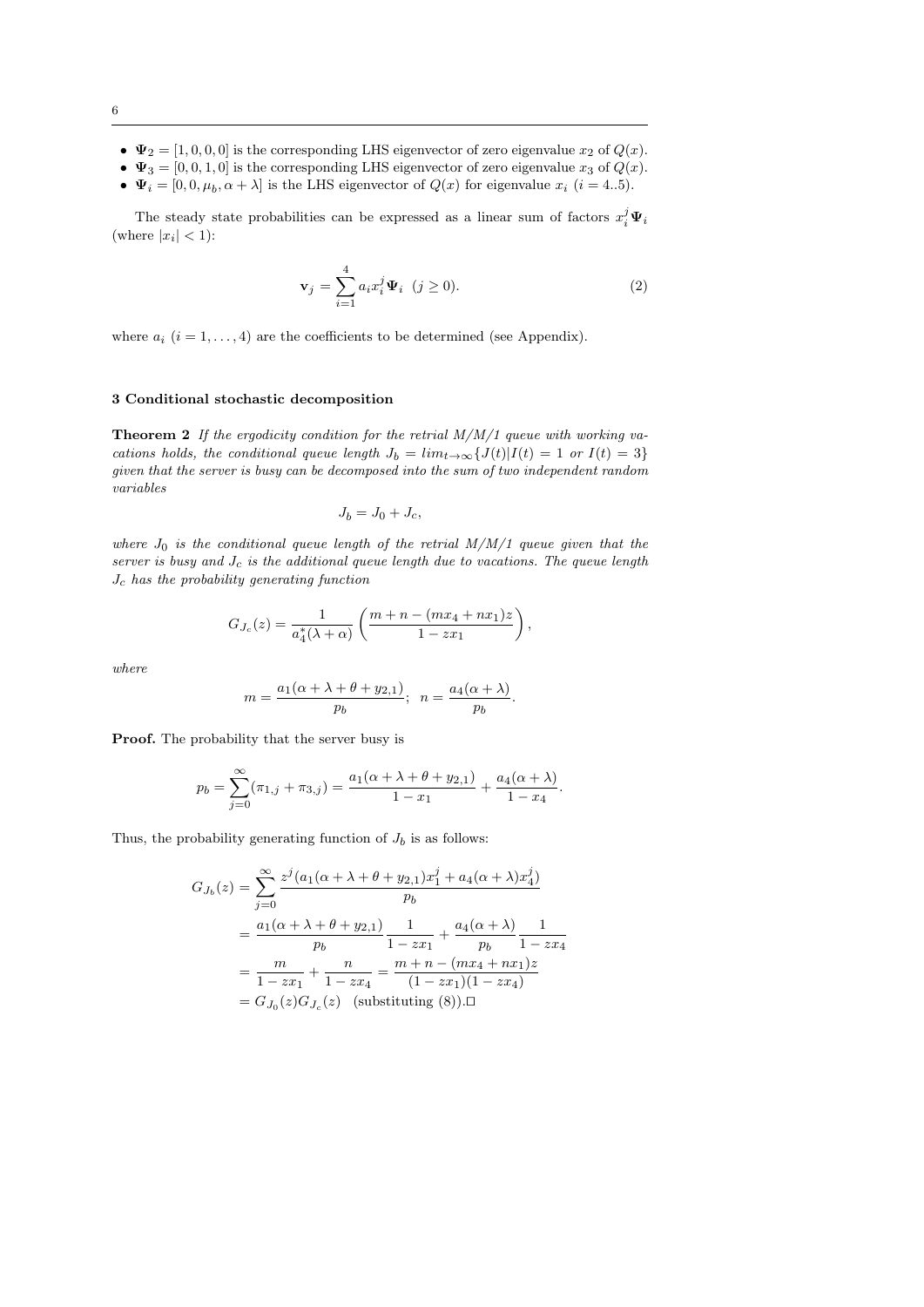### 4 Appendix: The derivation of the coefficients  $a_i$

We have the steady state balance equations for  $J(t) = 0$  as

$$
\mathbf{v}_0 \left( A_0 - D^{A_0} - B_0 \right) + \mathbf{v}_1 C_1 = 0,
$$

where  $D^{A_0}$  is a diagonal matrix whose diagonal elements are the sum of the elements in the corresponding row of matrix  $A_0$ . After some algebra  $a_2$ ,  $a_3$  and  $a_4$  can be expressed in terms of of  $a_1$  as

$$
a_2 = -\frac{-a_1\lambda^2 - a_1\alpha\lambda - 2a_1\theta\lambda - a_1\theta^2 - a_1\alpha\mu_v - a_1\alpha\theta - a_1\mu_v\theta + a_1\alpha\mu_v x_1}{\lambda},
$$
(3)

$$
a_3 = -\frac{a_1\lambda^2 + a_1\alpha\lambda + 2a_1\theta\lambda + a_1y_{1,1}\lambda + a_1\theta^2 + a_1\alpha\theta - a_1\alpha\mu_v x_1 + a_1\alpha y_{1,1} - a_1\mu_b y_{2,1}}{\alpha + \lambda},
$$
\n(4)

$$
a_4 = -\frac{-a_1\lambda^2 - a_1\alpha\lambda - 2a_1\theta\lambda - a_1\theta^2 - a_1\alpha\theta + a_1\alpha\mu_v x_1 + a_1\mu_b y_2}{(\alpha + \lambda)\mu_b}.
$$
 (5)

The normalization equation  $\sum_{n=0}^{\infty}$  $j=0$  $v_j e = 1$  can be rewritten as

$$
\sum_{j=0}^{\infty} \mathbf{v}_j e = \sum_{j=0}^{\infty} \sum_{i=1}^{4} a_i x_i^j \Psi_i e = \sum_{i=1}^{4} a_i \frac{1}{1 - x_i} \Psi_i e = 1,
$$
\n(6)

where  $e$  is the column vector of size 4 with each element equal to unity. Substituting (3), (4) and (5) into equation (6) we obtain coefficient  $a_1$ . Finally,  $a_2$ ,  $a_3$  and  $a_4$ are determined from equations (3), (4) and (5).

## 5 Appendix: The retrial M/M/1 queue

The evolution of the retrial  $M/M/1$  queue at any time t is described by two integervalued random variables:

- $I^*(t) = \begin{cases} 0 \text{ the server is free at time } t \\ 1 \text{ the server is known, there is a time } t \end{cases}$
- 1 the server is busy at time  $t$ ,
- $J^*(t)$  represents the number of customers in the orbit at time t.

The retrial M/M/1 queue is a continuous time discrete state Markov process,  $\{I^*(t), J^*(t)\},$ on the state space  $\{(i, j) : i = 0..1, j \ge 0\}$ . The matrices, which contain the transition rates, are written as

$$
A_j^{(*)} = A^{(*)} = \begin{bmatrix} 0 & \lambda \\ \mu_b & 0 \end{bmatrix} \ \forall j \ge 1; \ B_j^{(*)} = B^{(*)} = \begin{bmatrix} 0 & 0 \\ 0 & \lambda \end{bmatrix} \ \forall j \ge 0;
$$
\n
$$
C_j^{(*)} = C^{(*)} = \begin{bmatrix} 0 & \alpha \\ 0 & 0 \end{bmatrix} \ \forall j \ge 1.
$$

The characteristic matrix polynomial of the retrial  $M/M/1$  queue is obtained as

$$
Q^{(*)}(x) = \begin{bmatrix} Q_{22}(x) \lambda x + \alpha x^2 \\ \mu_b x & Q_{33}(x) \end{bmatrix}.
$$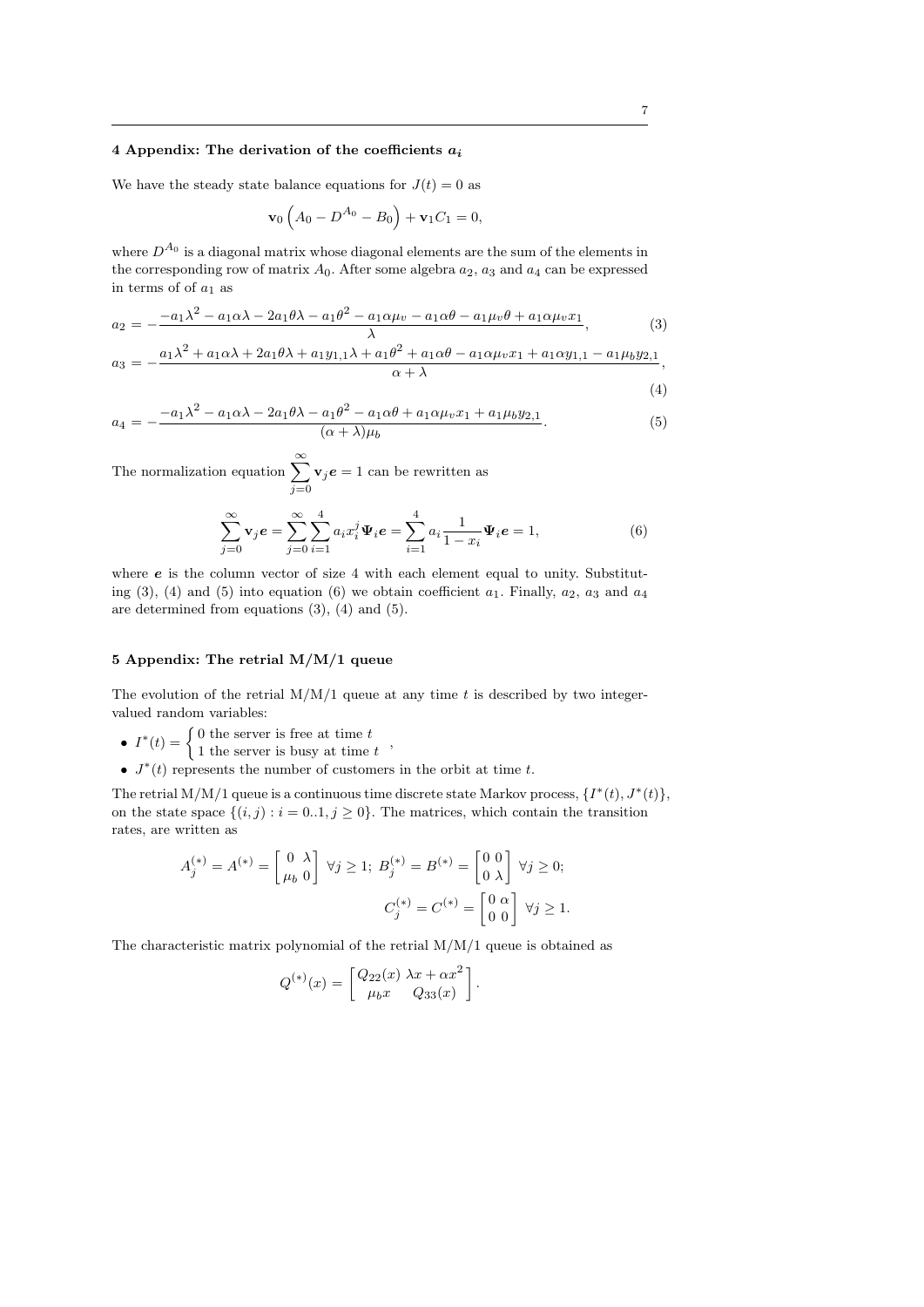Thus, the characteristic matrix polynomial has 3 eigenvalues  $x_3$ ,  $x_4$  and  $x_5$ , which form the subset of the eigenvalues of the characteristic matrix polynomial associated with the retrial  $M/M/1$  queue with working vacations.

The corresponding LHS eigenvector of zero eigenvalue  $x_3$  of  $Q^*(x)$  is  $\Psi_3^* = [1,0],$ while  $\Psi_4^* = [\mu_b, \alpha + \lambda]$  is the corresponding LHS eigenvectors of eigenvalue  $x_4$ . Thus we can write

$$
\mathbf{v}_{j} = \sum_{i=3}^{4} a_{i}^{*} x_{i}^{j} \Psi_{i}^{*} \quad (j \ge 0), \tag{7}
$$

where  $a_i^*$  is the coefficients, which can be determined from the balance equation for  $J^*(t) = 0$  and the normalization equation

$$
a_3^* = \frac{\alpha \mu_b - \alpha \lambda - \lambda^2}{(\alpha + \lambda)\mu_b},
$$

$$
a_4^* = \frac{\alpha \lambda \mu_b - \alpha \lambda^2 - \lambda^3}{\alpha(\alpha + \lambda)\mu_b^2}.
$$

The probability generating function of the number of customers in the orbit, given the server is busy, is

$$
G_{J_0}(z) = \sum_{j=0}^{\infty} z^j a_4^* x_4^j(\alpha + \lambda) = \frac{a_4^*(\lambda + \alpha)}{1 - z x_4}.
$$
 (8)

Acknowledgements The author thanks the anonymous reviewers for constructive comments which greatly help the author to improve the presentation of this paper.

#### References

- 1. C. Adams, E. Gelenbe, and J. Vicard. An experimentally validated model of the paging drum. Acta Informatica, (11):103–117, 1979.
- 2. Amrinder Arora, Fanchun Jin, Gokhan Sahin, Hosam Mahmoud, and Hyeong-Ah Choi. Throughput analysis in wireless networks with multiple users and multiple channels. Acta Informatica, 43(3):147–164, 2006.
- 3. Jesús R. Artalejo, Antonis Economou, and Antonio Gómez-Corral. Applications of maximum queue lengths to call center management. Computers  $\mathcal{B}$  OR, 34(4):983–996, 2007.
- 4. Jesús R. Artalejo, Antonis Economou, and Antonio Gómez-Corral. Algorithmic analysis of the Geo/Geo/c. European Journal of Operational Research, 189(3):1042–1056, 2008.
- 5. Jesús R. Artalejo and Antonio Gómez-Corral. Retrial Queueing Systems. Springer, 2008.
- 6. Ram Chakka and Peter G. Harrison. A Markov modulated multi-server queue with negative customers - the MM CPP/GE/c/L G-queue. Acta Informatica, 37:881–919, 2001.
- 7. B. T. Doshi. Queueing systems with vacations a survey. Queueing Syst. Theory Appl., 1(1):29–66, 1986.
- 8. E. Gelenbe and R. Iasnogorodski. A queue with server of walking type. Annales de l'Institut Henry Poincaré, Série B (Probabilités et Statistiques), XVI(1):63-73, 1980.
- 9. E. Gelenbe and I. Mitrani. Analysis and synthesis of computer systems. Academic Press,(London and New York), 1980. Japanese translation: Ohm-Sha Publishing Co., Tokyo 1988. Expanded 2nd Edition: World Scentific, Singapore, 2009.
- 10. IEEE 802.11 Working Group (2007-06-12). IEEE 802.11-2007: Wireless LAN Medium Access Control (MAC) and Physical Layer (PHY) Specifications. ISBN 0-7381-5656-9.
- 11. B. Kumar and J. Raja. On multiserver feedback retrial queues with balking and control retrial rate. Annals of Operations Research, 141:211–232(22), January 2006.